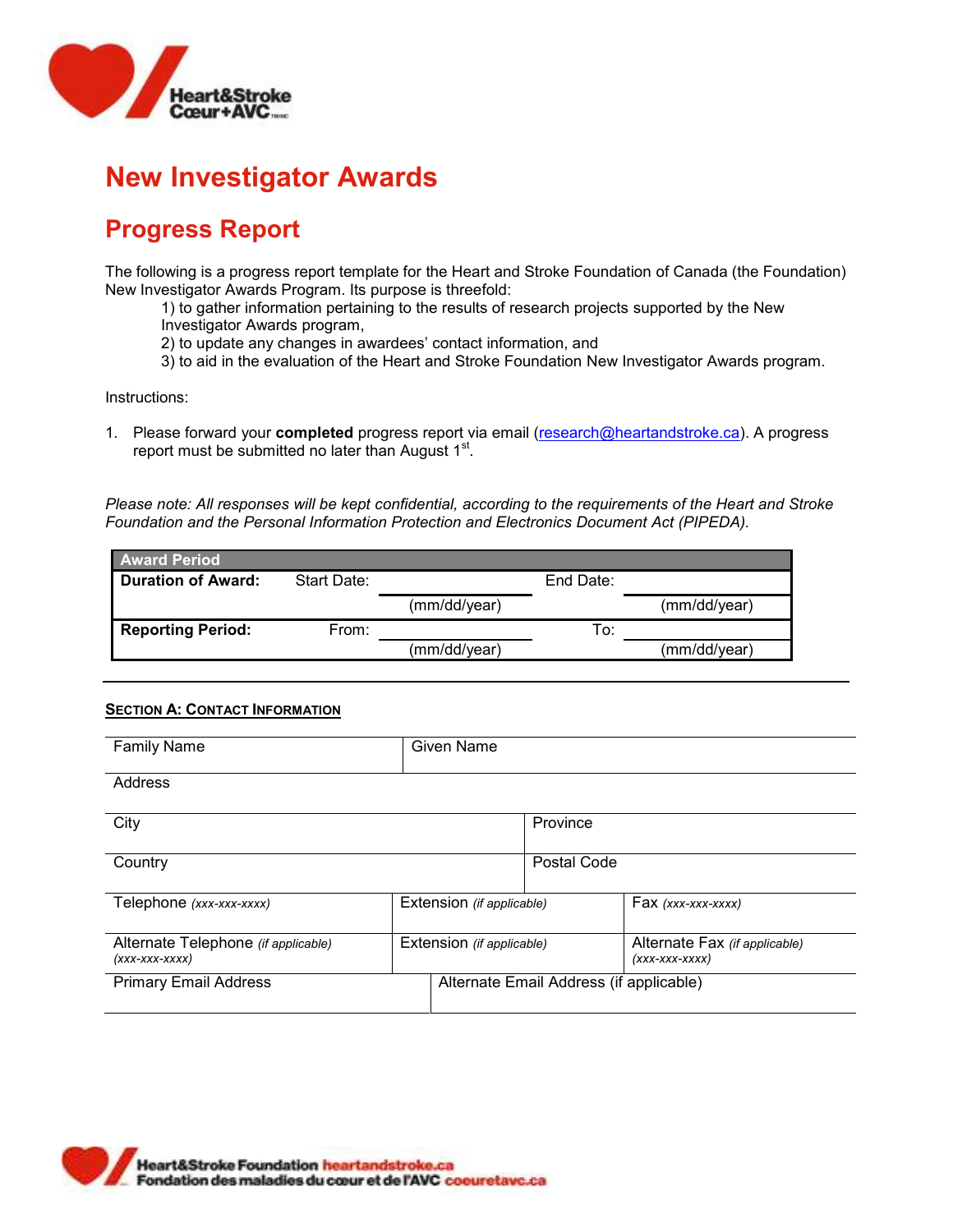

### **SECTION B: CURRENT POSITION**

Position Title *(e.g. Adjunct Professor)*

**Department** 

Institution

Position Start Date *(yyyy-mm-dd)*

### **SECTION C: PROJECT PROGRESS AND RESULTS**

1. Please tell us the title of your research project.

2. Please estimate what proportion of your research falls under the following **four (4) themes of health research**, as defined by the Canadian Institutes of Health Research.

%

| Basic Biomedical (I) |  |
|----------------------|--|
|                      |  |

*(Research with the goal of understanding normal and abnormal human functioning, at the molecular, cellular, organ system and whole body levels, including the development of tools and techniques to be applied for this purpose; developing new therapies or devices which improve health or the quality of life of individuals, up to the point where they are tested on human subjects. Studies on human subjects that do not have a diagnostic or therapeutic orientation.)*

#### Clinical (II)

*(Research with the goal of improving the diagnosis and treatment (including rehabilitation and palliation) or disease and injury; improving the health and quality of life of individuals as they pass through normal life stages. Research on or for the treatment of patients.*

#### Health Services/Systems (III)

*(Research with the goal of improving the efficiency and effectiveness of health professionals and the health care system, through changes to practice and policy. Health services research is a multidisciplinary field of scientific investigation that studies how social factors, financing systems, organizational structures and processes, health technologies, and personal behaviours affect access to health care, the quality and cost of health care, and ultimately our health and well-being.)*

Social, Cultural, Environmental and Population Health (IV) *(Research with the goal of improving the health of the Canadian population, or of defined subpopulations, through a better understanding of the ways in which social, cultural, environmental, occupational, and economic factors determine health status.)*

100%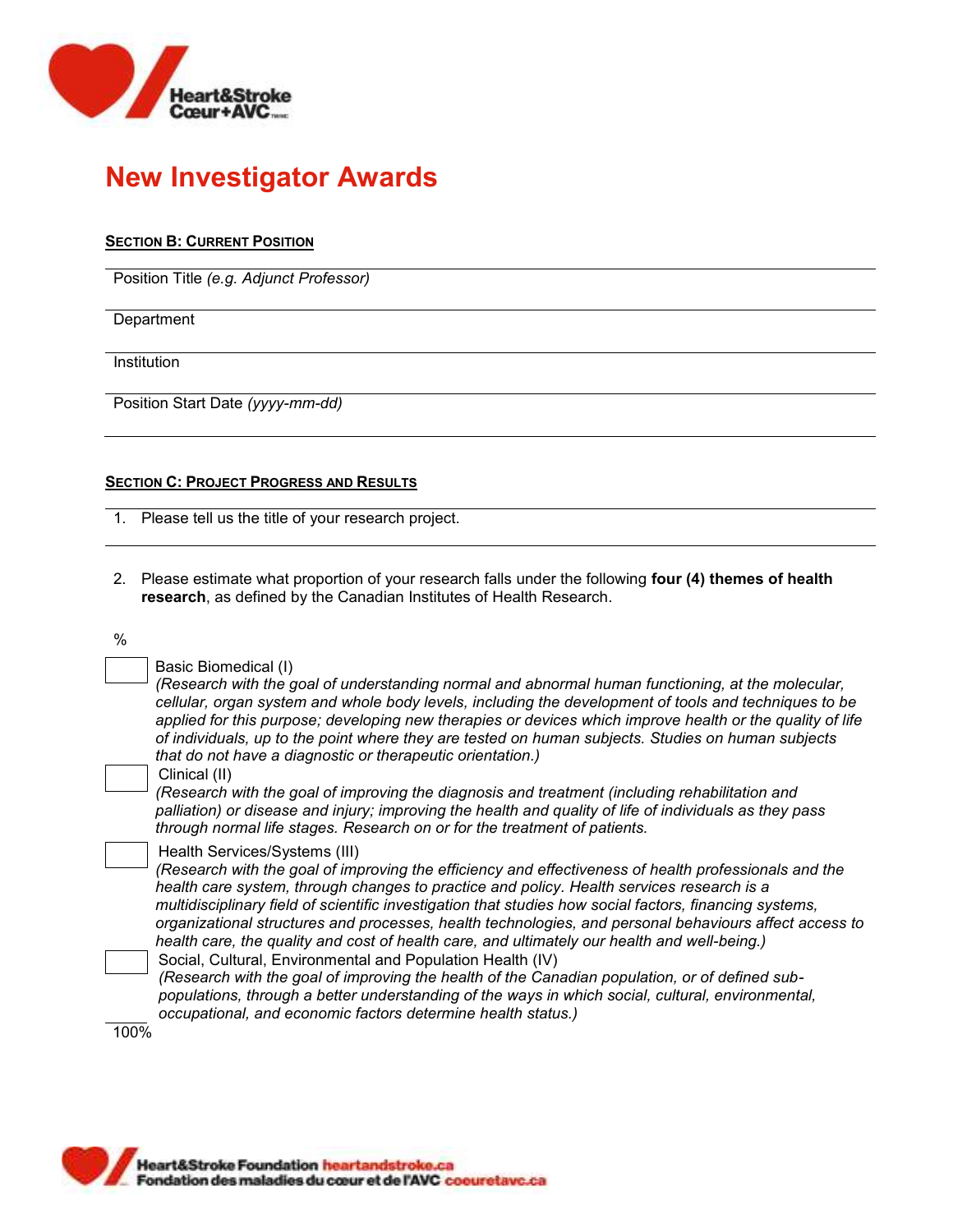

3. a) Please list the research objectives from your **original** application.

b) For the period covered by this progress report, please describe: i) any changes to these original objectives, ii) why these changes occurred, and any impacts these changes have had on your research project. *(250 words or less)*

- 4. For the period covered by this progress report, please describe your **three greatest project-related achievements**. *(150 words or less)*
- 5. For the period covered by this progress report, please describe any **personal** or **project-related** factors that may have hindered your progress. *(150 words or less)*
- 6. Please describe the results of your research project during the period covered by this progress report. (*150 words or less*)
- 7. a) During the period covered by this progress report did you apply for additional funding?

| ÷<br>e |
|--------|
| N۸     |

b) If yes, please complete the attached Additional Funding Spreadsheet (*Additional Funding Spreadsheet.xls*).

8. Please indicate the number of students you have (co)supervised and/or (co)mentored during this period by completing the form below.

| Name of | Program | <b>Dates</b> |  | Degree Received | Research Project (short |  |  |
|---------|---------|--------------|--|-----------------|-------------------------|--|--|
| trainee | ™vpe    | From<br>O    |  | (if applicable) | title)                  |  |  |
|         |         |              |  |                 |                         |  |  |
|         |         |              |  |                 |                         |  |  |
|         |         |              |  |                 |                         |  |  |

9. Please provide any additional comments you may have regarding your research project.

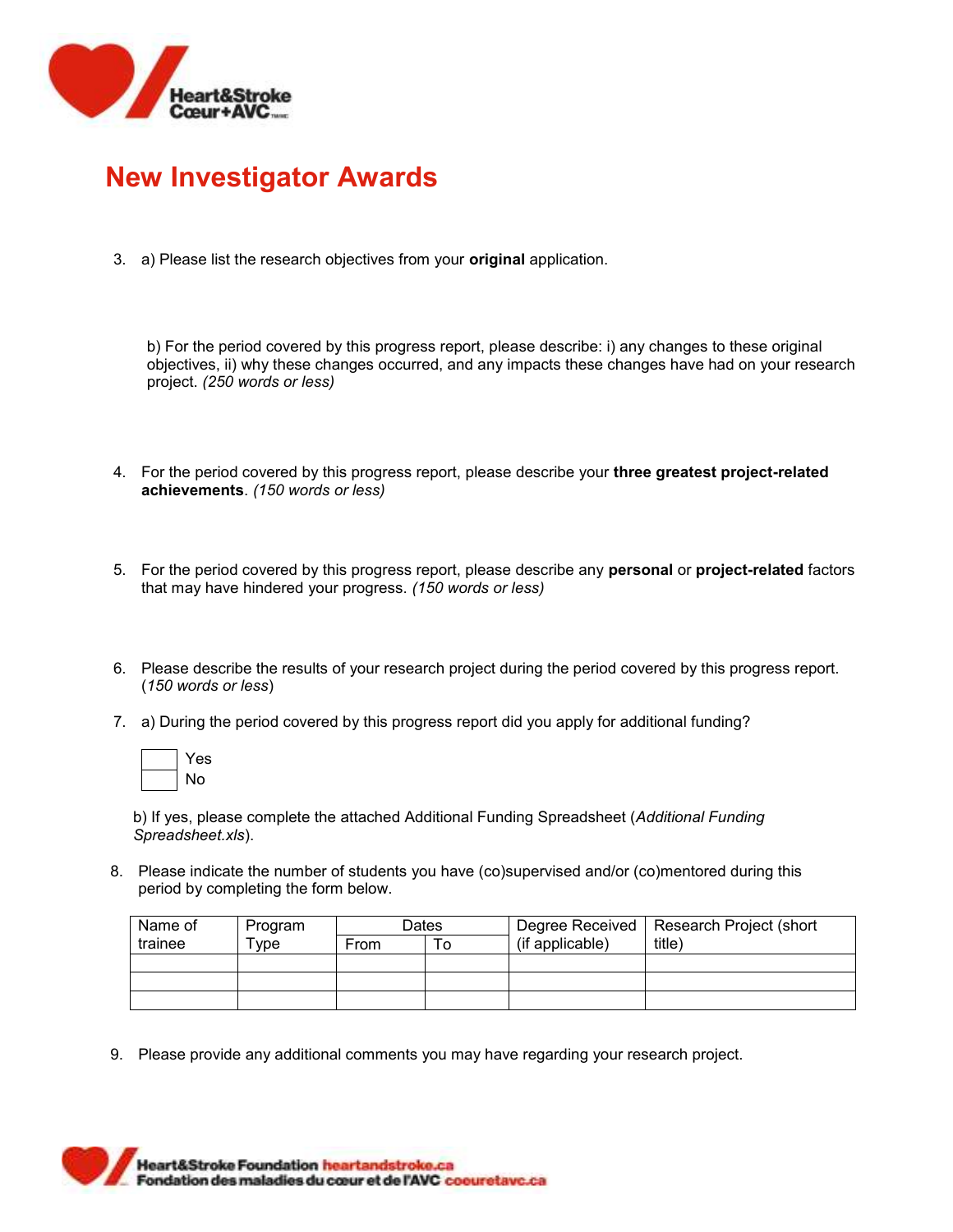

## **SECTION D: NUMBER OF PUBLICATIONS**

1. Please indicate the number of **published, accepted or in-press,** and **submitted** publications for the period covered by this progress report, according to the categories listed below.

*The number of publications a) published, b) accepted or in-press, and c) submitted under each category should correspond to the number of publications a) published, b) accepted or in-press, and c) submitted under Section E: Listing of Publications, #1-5.*

|                                     |                                                         | Column A    | Column B    | Column <sub>C</sub> |
|-------------------------------------|---------------------------------------------------------|-------------|-------------|---------------------|
|                                     | <b>PUBLICATIONS</b>                                     |             | # ACCEPTED  |                     |
|                                     |                                                         | # PUBLISHED | OR IN-PRESS | # SUBMITTED         |
|                                     | <b>Refereed Papers</b>                                  |             |             |                     |
| 2.                                  | Books and Monographs                                    |             |             |                     |
| 3.                                  | Contributions to a Collective Work/Book Chapters        |             |             | N/A                 |
| Abstracts<br>4.                     |                                                         |             |             |                     |
| 5.                                  | <b>Other Publications and Works</b>                     |             |             |                     |
| <b>Total Number of Publications</b> |                                                         |             |             |                     |
|                                     | (please add the totals for each of Columns A, B, and C) |             |             |                     |

2. For the period covered by this progress report, please indicate the number of **invited presentations**.

*The number of Invited Presentations should correspond to the number of Invited Presentations listed in Section E: Listing of Publications, #6.* 

Number of Invited Presentations

#### **SECTION E: LIST OF PUBLICATIONS**

Please list your publications and other research contributions for the period covered by this progress report, according to the categories listed below. Where applicable, use the reference format of the bibliographic notes from the original publication.

- 1. Refereed Papers *Please include original articles published in journals.*
	- a) Published
	- b) Accepted or In-Press
	- c) Submitted

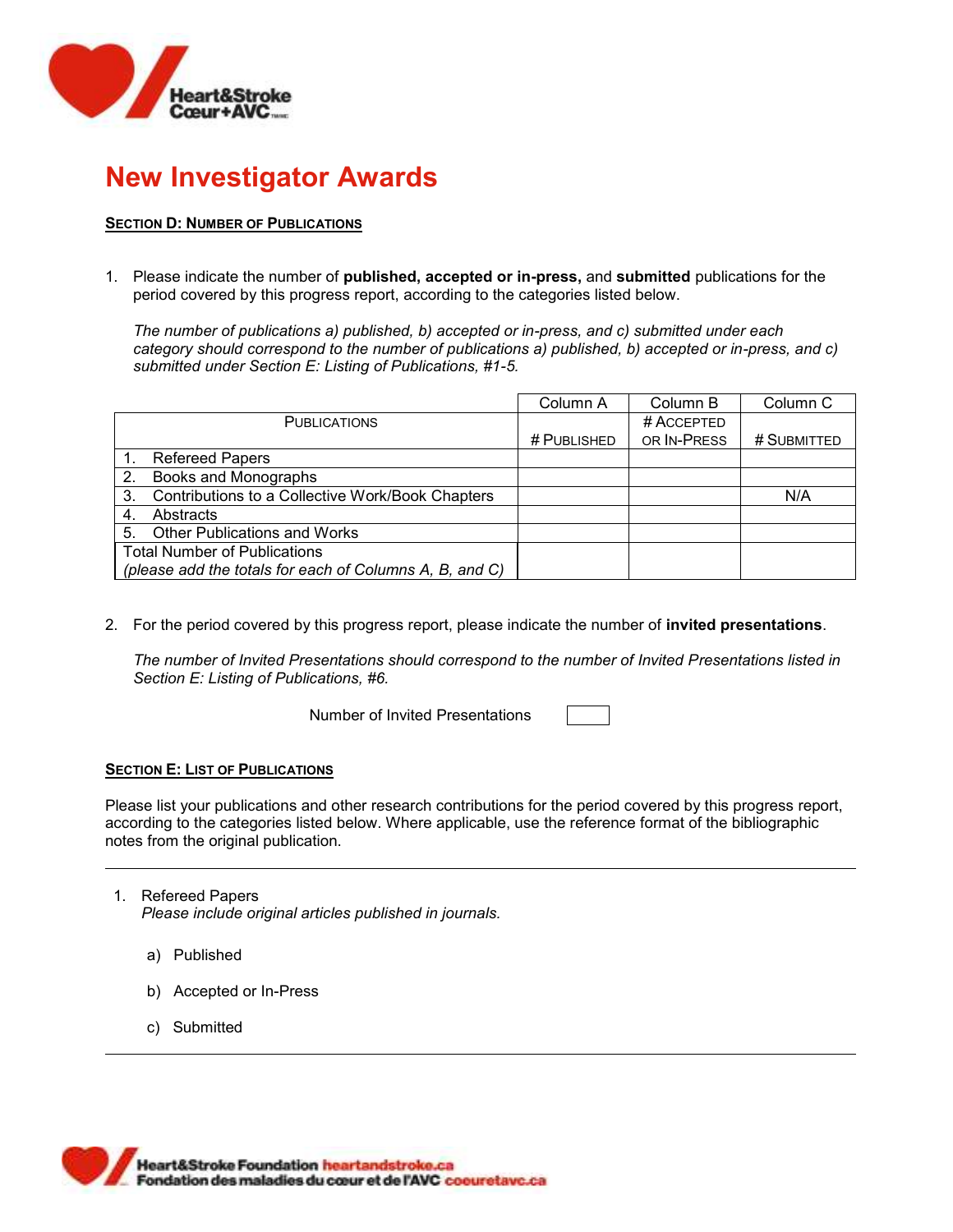

- 2. Books and Monographs
	- a) Published
	- b) Accepted or In-Press
	- c) Submitted
- 3. Contributions to a Collective Work/Book Chapters *Please include chapters written on invitation or collective works derived from conferences or symposiums.*
	- a) Published
	- b) Accepted or In-Press
- 4. Abstracts *Please include name of journal and title, or article and date submitted.*
	- a) Published
	- b) Accepted or In-Press
	- c) Submitted
- 5. Other Publications and Works
	- a) Published
	- b) Accepted or In-Press
	- c) Submitted
- 6. Invited Presentations

*Please include conferences, presentations, demonstrations, and workshops intended for a nonacademic audience, according to the type of audience to which you have been invited to present.*

**Heart&Stroke Foundation heartandstroke.ca** Fondation des maladies du cœur et de l'AVC coeuretave.ca